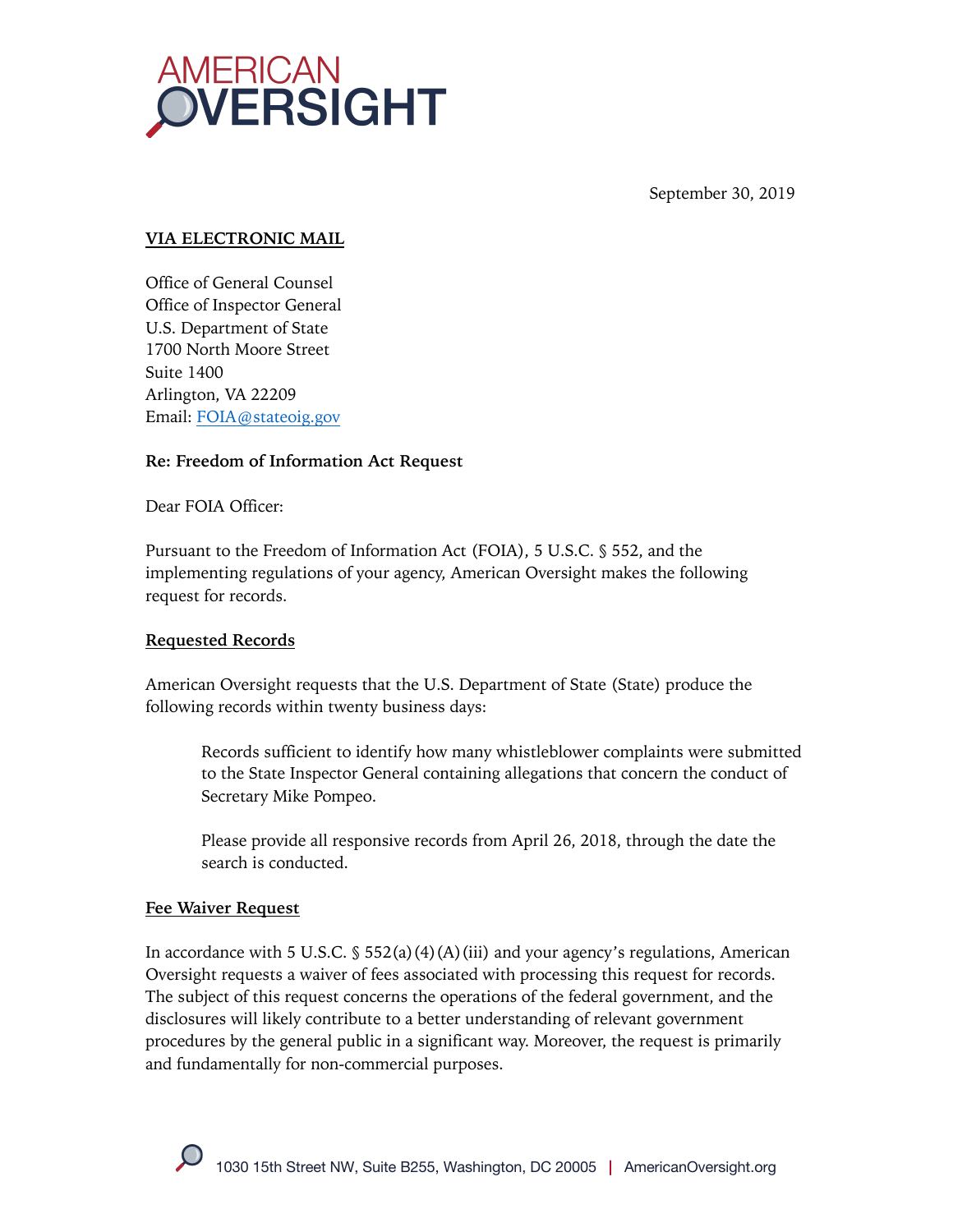American Oversight requests a waiver of fees because disclosure of the requested information is "in the public interest because it is likely to contribute significantly to public understanding of operations or activities of the government."<sup>1</sup> The public has a significant interest in understanding whether a senior administration official has been the subject of whistleblower complaints, and the number and subject matter of such complaints. Records with the potential to shed light on this question would contribute significantly to public understanding of operations of the federal government, including whether government officials have raised, or even repeatedly raised, concerns regarding the actions, leadership, or ethical compliance of one of the Trump administration's most senior and influential figures. American Oversight is committed to transparency and makes the responses agencies provide to FOIA requests publicly available, and the public's understanding of the government's activities would be enhanced through American Oversight's analysis and publication of these records.

This request is primarily and fundamentally for non-commercial purposes.<sup>2</sup> As a  $501(c)(3)$ nonprofit, American Oversight does not have a commercial purpose and the release of the information requested is not in American Oversight's financial interest. American Oversight's mission is to promote transparency in government, to educate the public about government activities, and to ensure the accountability of government officials. American Oversight uses the information gathered, and its analysis of it, to educate the public through reports, press releases, or other media. American Oversight also makes materials it gathers available on its public website and promotes their availability on social media platforms, such as Facebook and Twitter.3

American Oversight has also demonstrated its commitment to the public disclosure of documents and creation of editorial content through numerous substantive analyses posted to its website. <sup>4</sup> Examples reflecting this commitment to the public disclosure of documents and the creation of editorial content include the posting of records related to an ethics waiver received by a senior Department of Justice attorney and an analysis of what those records demonstrated regarding the Department's process for issuing such waivers;<sup>5</sup> posting records received as part of American Oversight's "Audit the Wall" project

 $1\,5$  U.S.C.  $\frac{6}{3}$  552(a)(4)(A)(iii).

<sup>2</sup> *See* 5 U.S.C. § 552(a)(4)(A)(iii).

<sup>&</sup>lt;sup>3</sup> American Oversight currently has approximately 12,200 page likes on Facebook and 54,400 followers on Twitter. American Oversight, FACEBOOK,

https://www.facebook.com/weareoversight/ (last visited Sept. 6, 2019); American Oversight (@weareoversight), TWITTER, https://twitter.com/weareoversight (last visited Sept. 6, 2019).

<sup>4</sup> *News*, AMERICAN OVERSIGHT, https://www.americanoversight.org/blog.

<sup>5</sup> *DOJ Records Relating to Solicitor General Noel Francisco's Recusal*, AMERICAN OVERSIGHT, https://www.americanoversight.org/document/doj-civil-division-response-noel-franciscocompliance; *Francisco & the Travel Ban: What We Learned from the DOJ Documents*, AMERICAN OVERSIGHT, https://www.americanoversight.org/francisco-the-travel-ban-what-welearned-from-the-doj-documents.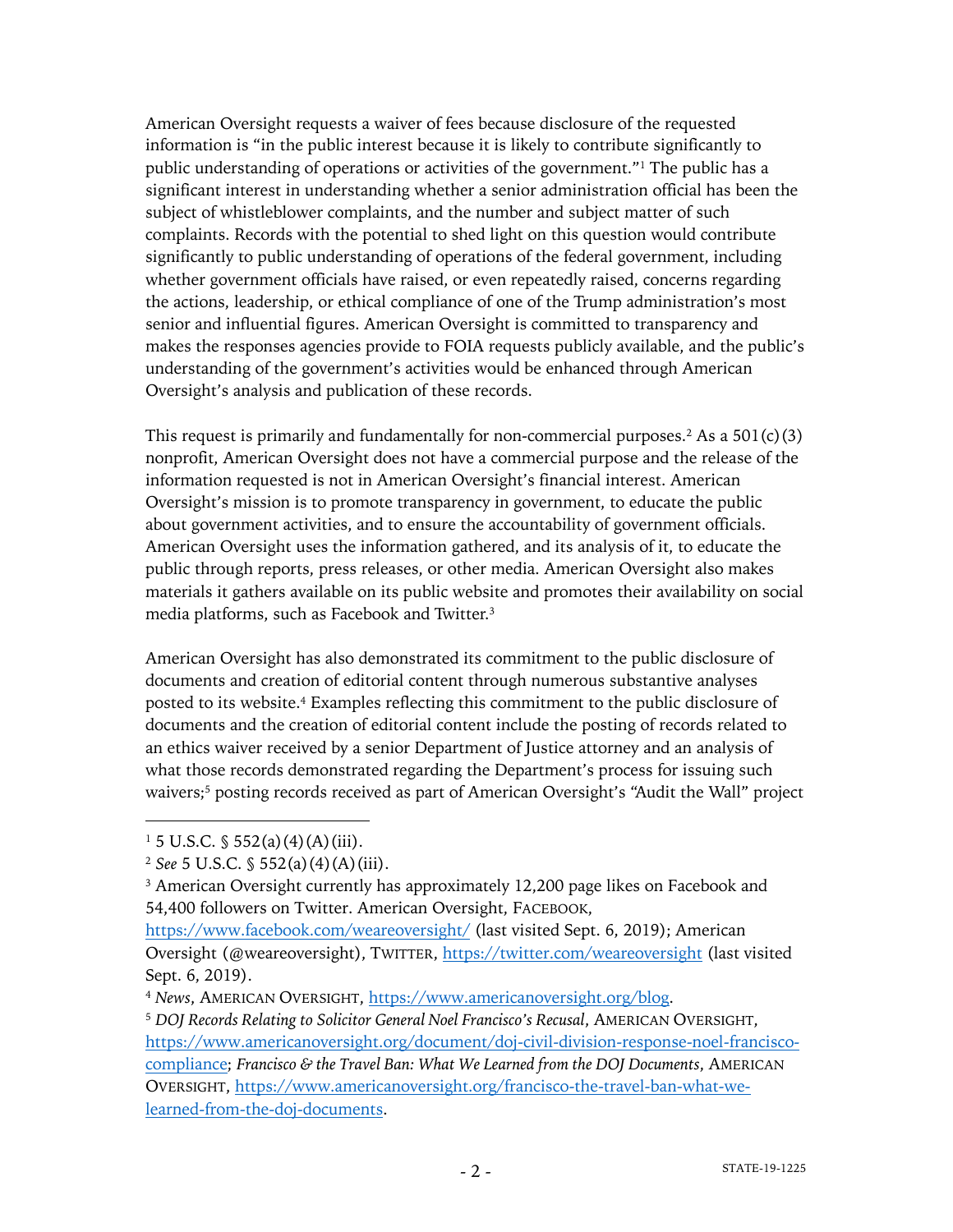to gather and analyze information related to the administration's proposed construction of a barrier along the U.S.-Mexico border, and analyses of what those records reveal;<sup>6</sup> posting records regarding potential self-dealing at the Department of Housing & Urban Development and related analysis; $\frac{7}{2}$  posting records and analysis relating to the federal government's efforts to sell nuclear technology to Saudi Arabia;8 and posting records and analysis regarding the Department of Justice's decision in response to demands from Congress to direct a U.S. Attorney to undertake a wide-ranging review and make recommendations regarding criminal investigations relating to the President's political opponents and allegations of misconduct by the Department of Justice itself and the Federal Bureau of Investigation.<sup>9</sup>

Accordingly, American Oversight qualifies for a fee waiver.

# **Guidance Regarding the Search & Processing of Requested Records**

In connection with its request for records, American Oversight provides the following guidance regarding the scope of the records sought and the search and processing of records:

- Please search all locations and systems likely to have responsive records, regardless of format, medium, or physical characteristics. For instance, if the request seeks "communications," please search all locations likely to contain communications, including relevant hard-copy files, correspondence files, appropriate locations on hard drives and shared drives, emails, text messages or other direct messaging systems (such as iMessage, WhatsApp, Signal, or Twitter direct messages), voicemail messages, instant messaging systems such as Lync or ICQ, and shared messages systems such as Slack.
- § In conducting your search, please understand the terms "record," "document," and "information" in their broadest sense, to include any written, typed, recorded, graphic, printed, or audio material of any kind. We seek records of any kind,

<sup>6</sup> *See generally Audit the Wall*, AMERICAN OVERSIGHT,

https://www.americanoversight.org/investigation/audit-the-wall; *see, e.g.*, *Border Wall Investigation Report: No Plans, No Funding, No Timeline, No Wall*, AMERICAN OVERSIGHT, https://www.americanoversight.org/border-wall-investigation-report-no-plans-nofunding-no-timeline-no-wall.

<sup>7</sup> *Documents Reveal Ben Carson Jr.'s Attempts to Use His Influence at HUD to Help His Business*, AMERICAN OVERSIGHT, https://www.americanoversight.org/documents-reveal-ben-carsonjr-s-attempts-to-use-his-influence-at-hud-to-help-his-business.

<sup>8</sup> *Investigating the Trump Administration's Efforts to Sell Nuclear Technology to Saudi Arabia*, AMERICAN OVERSIGHT, https://www.americanoversight.org/investigating-the-trumpadministrations-efforts-to-sell-nuclear-technology-to-saudi-arabia.

<sup>9</sup> *Sessions' Letter Shows DOJ Acted on Trump's Authoritarian Demand to Investigate Clinton*, AMERICAN OVERSIGHT, https://www.americanoversight.org/sessions-letter.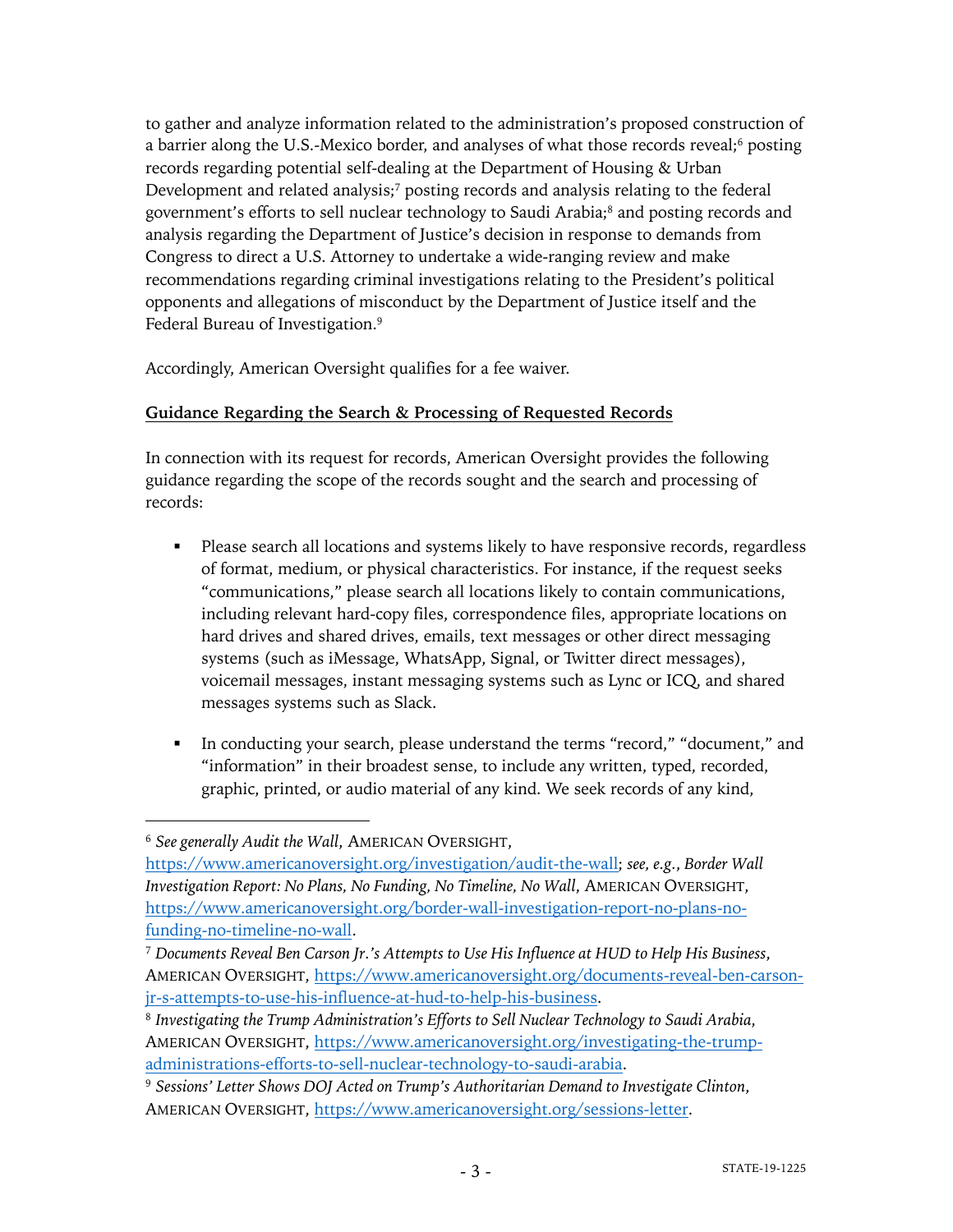including electronic records, audiotapes, videotapes, and photographs, as well as letters, emails, facsimiles, telephone messages, voice mail messages and transcripts, notes, or minutes of any meetings, telephone conversations, or discussions.

- Our request for records includes any attachments to those records or other materials enclosed with those records when they were previously transmitted. To the extent that an email is responsive to our request, our request includes all prior messages sent or received in that email chain, as well as any attachments to the email.
- § Please search all relevant records or systems containing records regarding agency business. Do not exclude records regarding agency business contained in files, email accounts, or devices in the personal custody of your officials, such as personal email accounts or text messages. Records of official business conducted using unofficial systems or stored outside of official files are subject to the Federal Records Act and FOIA.10 It is not adequate to rely on policies and procedures that require officials to move such information to official systems within a certain period of time; American Oversight has a right to records contained in those files even if material has not yet been moved to official systems or if officials have, by intent or through negligence, failed to meet their obligations.<sup>11</sup>
- Please use all tools available to your agency to conduct a complete and efficient search for potentially responsive records. Agencies are subject to government-wide requirements to manage agency information electronically,<sup>12</sup> and many agencies have adopted the National Archives and Records Administration (NARA) Capstone program, or similar policies. These systems provide options for searching emails and other electronic records in a manner that is reasonably likely to be more complete than just searching individual custodian files. For example, a custodian may have deleted a responsive email from his or her email program, but your agency's archiving tools may capture that email under Capstone. At the same time, custodian searches are still necessary; agencies may not have direct access to

<sup>10</sup> *See Competitive Enter. Inst. v. Office of Sci. & Tech. Policy*, 827 F.3d 145, 149–50 (D.C. Cir. 2016); *cf. Judicial Watch, Inc. v. Kerry*, 844 F.3d 952, 955–56 (D.C. Cir. 2016).

<sup>11</sup> *See Competitive Enter. Inst. v. Office of Sci. & Tech. Policy*, No. 14-cv-765, slip op. at 8 (D.D.C. Dec. 12, 2016).

<sup>&</sup>lt;sup>12</sup> Presidential Memorandum—Managing Government Records, 76 Fed. Reg. 75,423 (Nov. 28, 2011), https://obamawhitehouse.archives.gov/the-press-

office/2011/11/28/presidential-memorandum-managing-government-records; Office of Mgmt. & Budget, Exec. Office of the President, Memorandum for the Heads of Executive Departments & Independent Agencies, "Managing Government Records Directive," M-12-18 (Aug. 24, 2012), https://www.archives.gov/files/records-mgmt/m-12-18.pdf.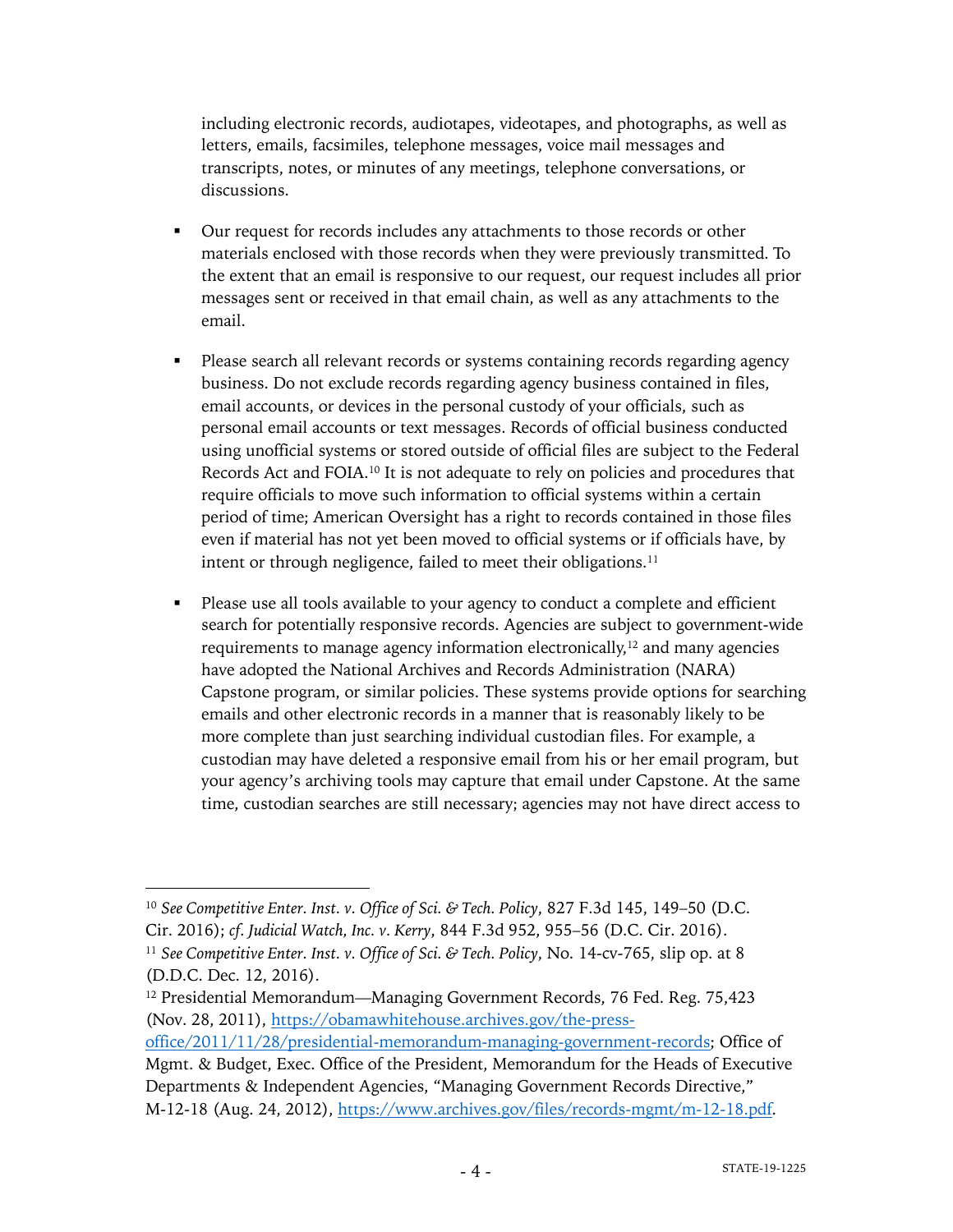files stored in .PST files, outside of network drives, in paper format, or in personal email accounts.

- In the event some portions of the requested records are properly exempt from disclosure, please disclose any reasonably segregable non-exempt portions of the requested records. If a request is denied in whole, please state specifically why it is not reasonable to segregate portions of the record for release.
- Please take appropriate steps to ensure that records responsive to this request are not deleted by the agency before the completion of processing for this request. If records potentially responsive to this request are likely to be located on systems where they are subject to potential deletion, including on a scheduled basis, please take steps to prevent that deletion, including, as appropriate, by instituting a litigation hold on those records.

## **Conclusion**

If you have any questions regarding how to construe this request for records or believe that further discussions regarding search and processing would facilitate a more efficient production of records of interest to American Oversight, please do not hesitate to contact American Oversight to discuss this request. American Oversight welcomes an opportunity to discuss its request with you before you undertake your search or incur search or duplication costs. By working together at the outset, American Oversight and your agency can decrease the likelihood of costly and time-consuming litigation in the future.

Where possible, please provide responsive material in an electronic format by email. Alternatively, please provide responsive material in native format or in PDF format on a USB drive. Please send any responsive material being sent by mail to American Oversight, 1030 15th Street NW, Suite B255, Washington, DC 20005. If it will accelerate release of responsive records to American Oversight, please also provide responsive material on a rolling basis.

We share a common mission to promote transparency in government. American Oversight looks forward to working with your agency on this request. If you do not understand any part of this request, please contact Dan McGrath at foia@americanoversight.org or